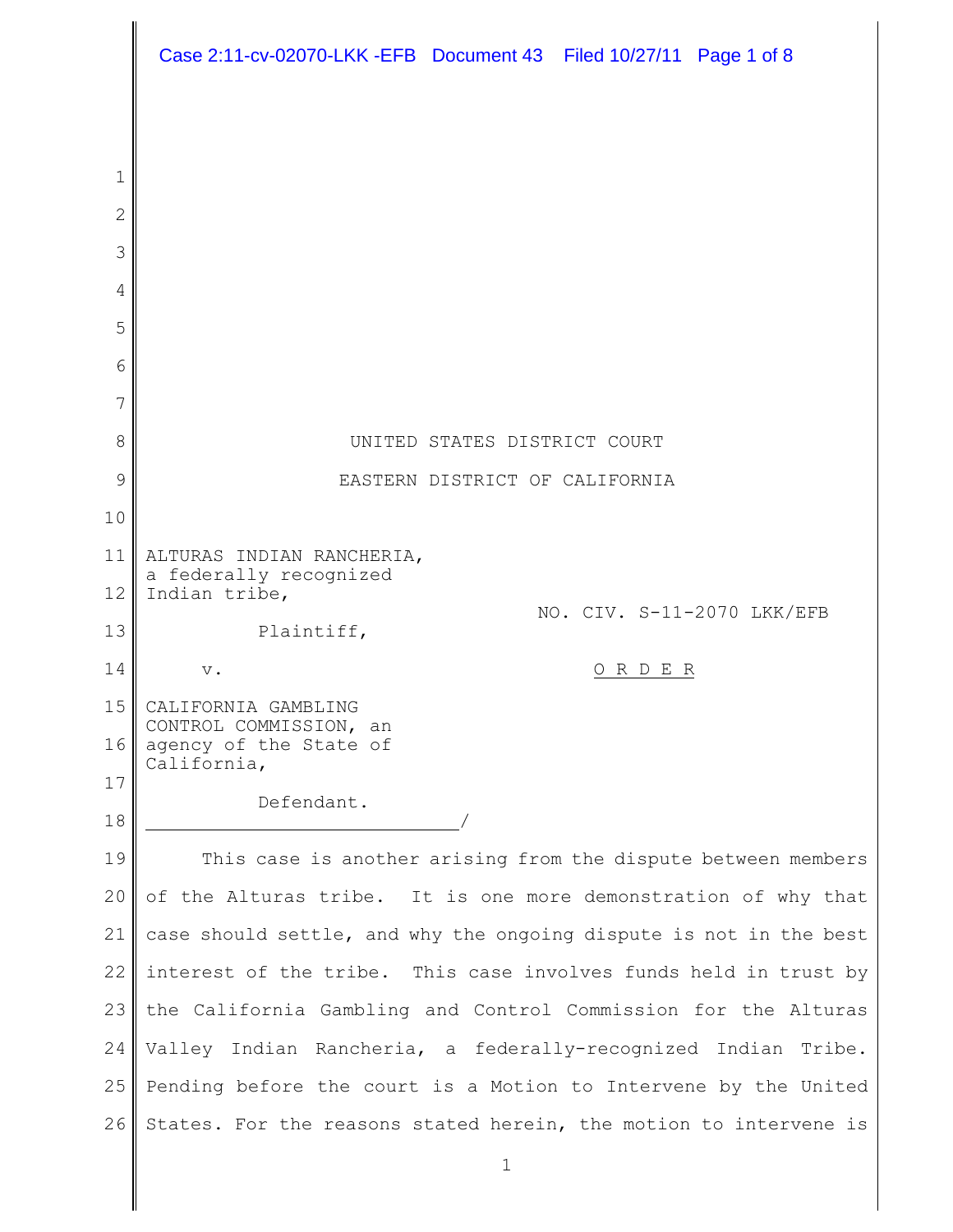# Case 2:11-cv-02070-LKK -EFB Document 43 Filed 10/27/11 Page 2 of 8

1 GRANTED.

2

### **I. Background**

3 4 5 6 7 8 9 10 11 12 13 14 15 On August 1, 2011, Plaintiff, the Del Rosa Faction of the Alturas Indian Rancheria filed suit against the California Gambling Control Commission ("CGCC") in Sacramento County Superior Court. See Notice of Removal, ECF No. 1. The complaint, which seeks declaratory and injunctive relief, alleges that plaintiff is entitled to monetary distributions from California's Revenue Sharing Trust Fund ("RSTF"). Pursuant to state law, those funds are distributed quarterly to participating tribes through the CGCC, as trustee. According to plaintiff, "at the beginning of 2010, the CGCC determined that a leadership dispute within the Tribe required the Commission to withhold RSTF distributions pending resolution of the dispute." Mot. for a Temporary Restraining Order 3, ECF No. 9.

16 17 18 19 20 21 22 23 On or about July 20, 2011, plaintiff became aware that the IRS had contacted the CGCC seeking levies against the Tribe's RSTF funds.<sup>1</sup> At a meeting held on July 28, 2011, the CGCC voted to recognize the levies and to allow the IRS to execute the levies. Plaintiff claims that the Tribe has no knowledge of what the levies correspond to, and requested additional time for the Tribe to investigate the matter. Plaintiff alleges that the CGCC's conduct constitutes breach of a tribal-state compact, and breach of the

24

<sup>25</sup> 26  $1$  In a letter from the CGCC to the IRS, CGCC indicated that it believed that the levies were related to unpaid employment taxes. See July 19, 2011 Letter from Tina Littleton to Fara Mills, ECF No. 9-2 at 99.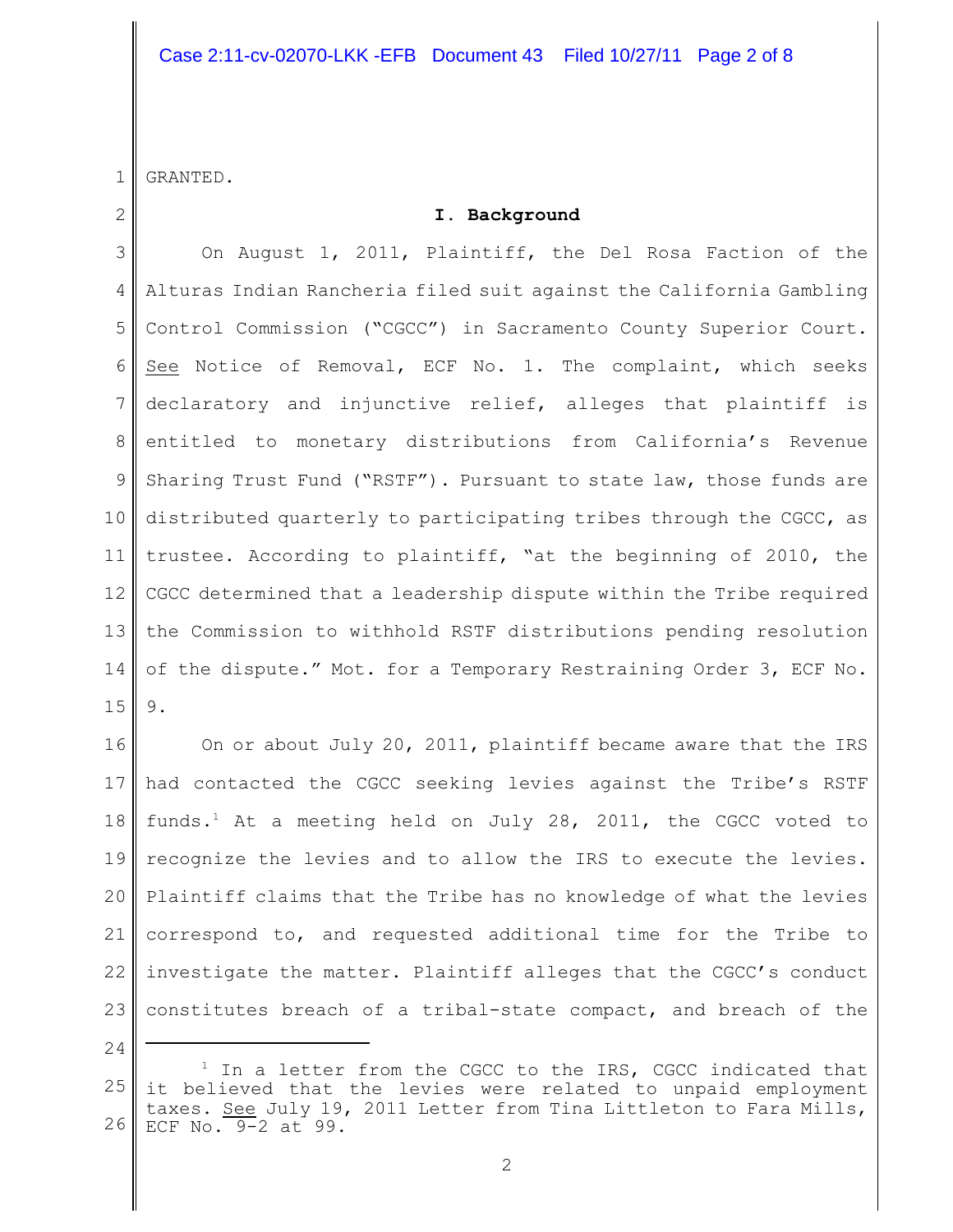### Case 2:11-cv-02070-LKK -EFB Document 43 Filed 10/27/11 Page 3 of 8

1 covenant of good faith and fair dealing.

2 3 4 5 6 7 8 9 10 This court granted a Temporary Restraining Order ("TRO") to plaintiffs on August 10, 2011. The TRO, which enjoined the CGCC from distributing funds from plaintiff's RSTF account, expired on August 29, 2011. See ECF No. 14. After a hearing on whether to issue a preliminary injunction, this court granted a motion by CGCC to interplead the funds subject to the IRS levies, and dismissed the preliminary injunction motion as moot. ECF No. 22. The court also granted a motion to intervene by the Rose Faction. See ECF No. 28.

11 12 13 14 15 16 Now before the court is a motion to intervene by the United States. The United States has also filed a proposed Motion to Dismiss, which it plans to pursue if intervention is granted. Plaintiff Del Rosa Faction opposes the intervention motion. Defendant CGCC and intervenor Rose Faction have filed statements of non-opposition.

17

25

26

### **II. Standard for a Motion to Intervene**

18 19 20 21 22 23 24 Intervention is governed by Fed. R. Civ. P. 24, which is broadly construed in favor of intervention in order to prevent or simplify future litigation on related matters. United States v. City of Los Angeles, 288 F.3d 391, 397 (9th Cir. 2002). In determining whether the moving party is entitled to intervention, courts are "guided primarily by practical and equitable considerations," and Rule 24(a). Id.

## **III. Analysis**

The United States seeks intervention as of right under Fed.

3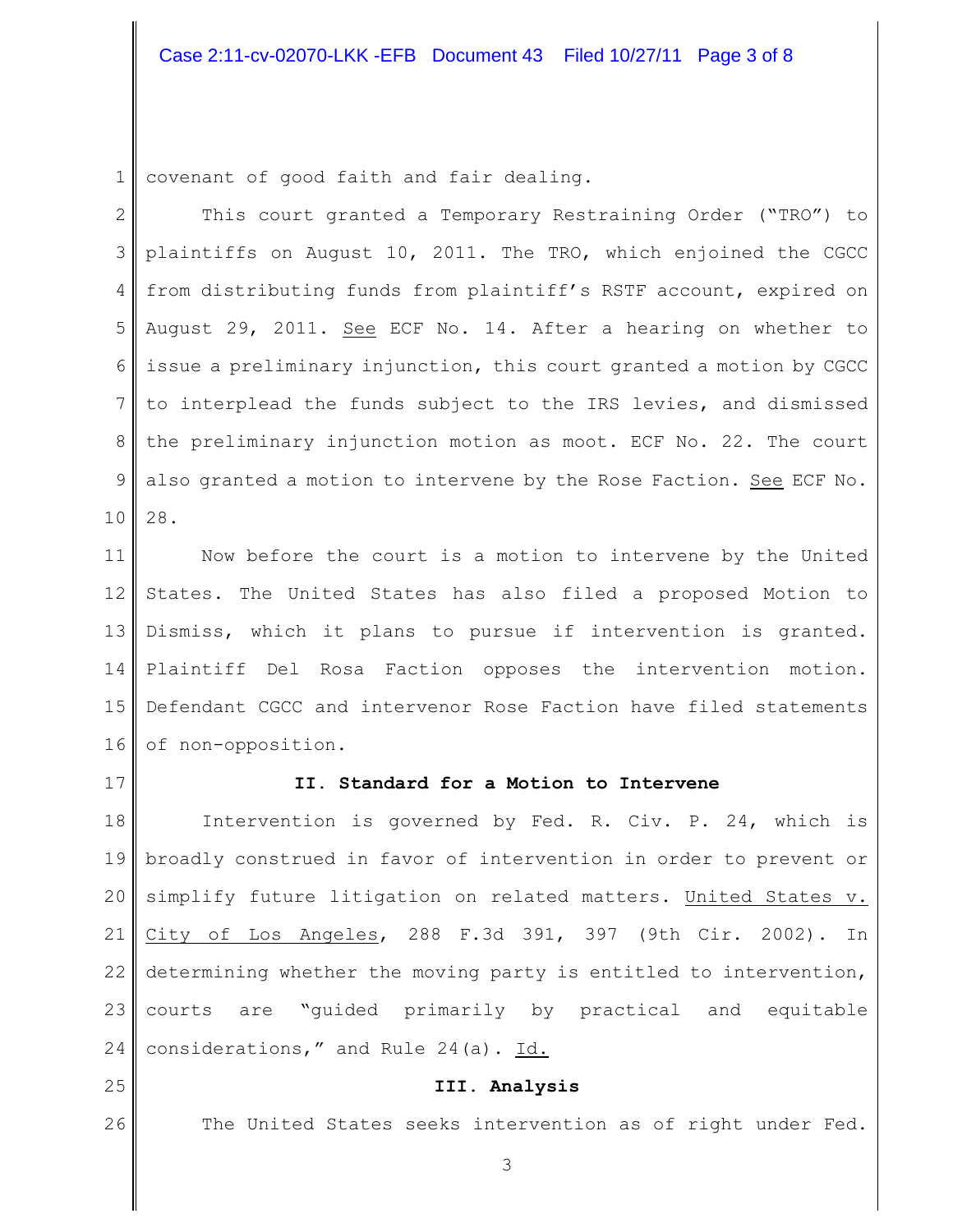1 2 R. Civ. P. 24(a)(2), or in the alternative, permissive intervention under Rule 24(b)(1).

#### 3 **A. Intervention of Right under Fed. R. Civ. P. 24(a)**

4 5 6 7 8 9 10 11 12 13 14 15 16 17 18 19 20 21 22 A party is entitled to intervention of right if a federal statute grants the party an unconditional right to intervene, or if the party "claims an interest relating to the property or transaction that is the subject of the action, and is so situated that disposing of the action may as a practical matter impair or impede the movant's ability to protect its interest, unless the existing parties adequately represent that interest." Fed. R. Civ. P. 24(a). In such cases, the court must permit intervention so long as the party seeking intervention meets four elements: "(1) the application must be timely; (2) the applicant must have a 'significant protectable' interest relating to the transaction that is the subject of the litigation; (3) the applicant must be so situated that the disposition of the action may, as a practical matter, impair or impede the applicant's ability to protect its interest; and (4) the applicant's interest must be inadequately represented by the parties before the court." League of United Latin Am. Citizens v. Wilson, 131 F.3d 1297, 1302 (9th Cir. 1997). See also United States v. City of Los Angeles, 288 F.3d 391, 396 (9th Cir. 2002).

### 23 **i. Timeliness**

24 25 26 Timeliness is a threshold issue for intervention as of right; if a motion is determined to be untimely, there is no need to reach the remaining three elements. League of Latin American Citizens 131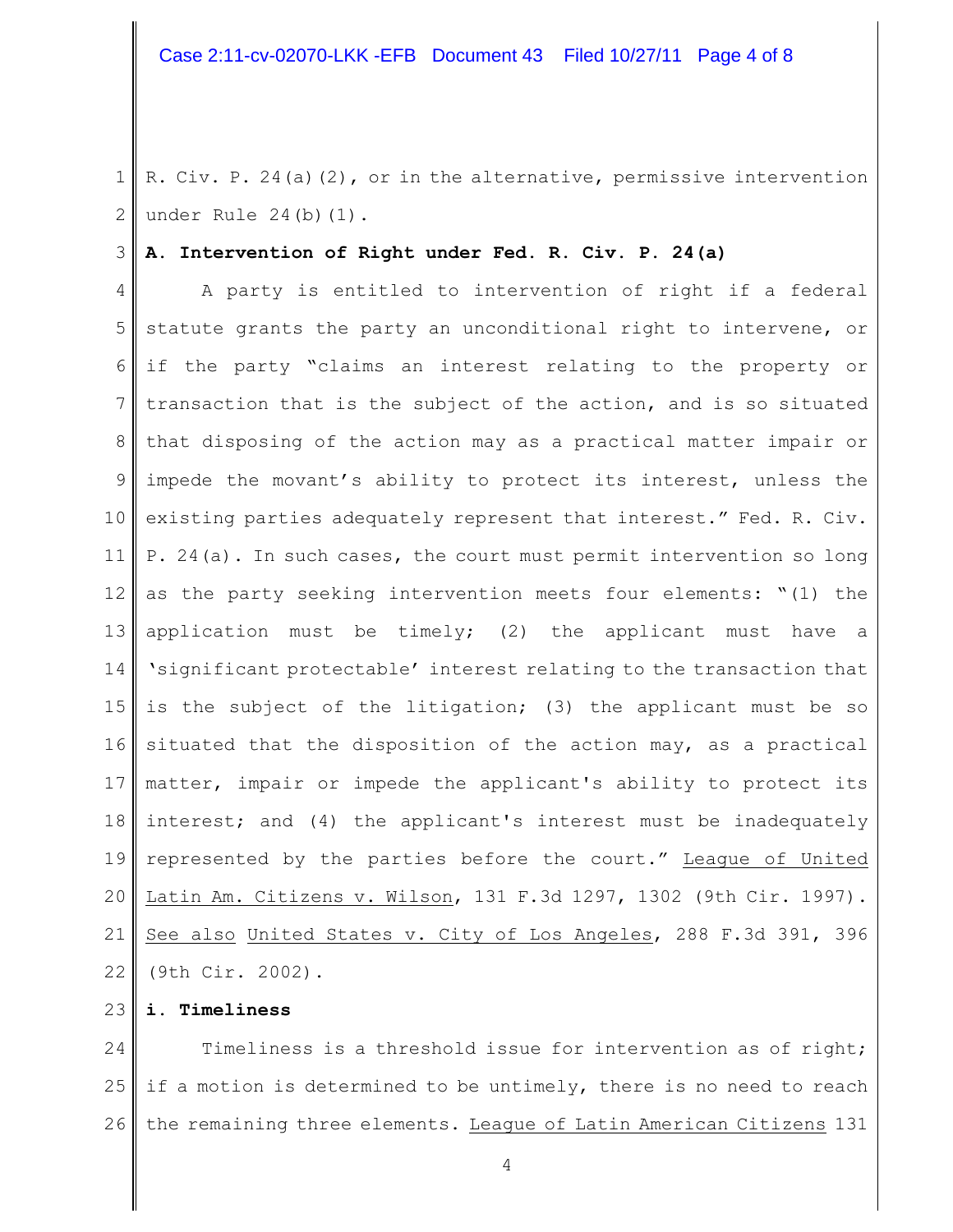1 2 3 seeks to intervene; (2) the prejudice to other parties; and (3) the 4 5 6 F.3d at 1302. A motion to intervene is evaluated for timeliness based on: "(1) the state of the proceeding at which an applicant reason for an length of the delay." Id. A "substantial lapse of time [before a motion is filed] weighs heavily against intervention." Id.

7 8 9 10 11 12 13 This case was removed to federal court on August 3, 2011. The United State's motion was filed less than two months later, on September 21, 2011. This case is in the early stages. The Del Rosa faction does not argue that the motion to intervene is not timely. The court finds that there will be no undue prejudice to the parties if the motion is granted and that the motion was timely filed.

#### 14 **ii. Significant Protectable Interest**

15 16 action if (1) it asserts an interest that is protected under some 17 18 19 20 21 **"**An applicant has a significant protectable interest in an law, and (2) there is a 'relationship' between its legally protected interest and the plaintiff's claims." Donnelly v. Glickman, 159 F.3d 405, 409 (9th Cir. 1998). The 'relationship' prong is met "only if the resolution of the plaintiff's claims actually will affect the applicant." Id.

22 23 in "protecting the orderly system Congress has established for 24 25 26 The Unites States asserts that it has a protectable interest challenging the assessment or collection of federal taxes." The United States contends that this action was filed by plaintiff in order to thwart the IRS levies. Mot. to Intervene 4. Plaintiff does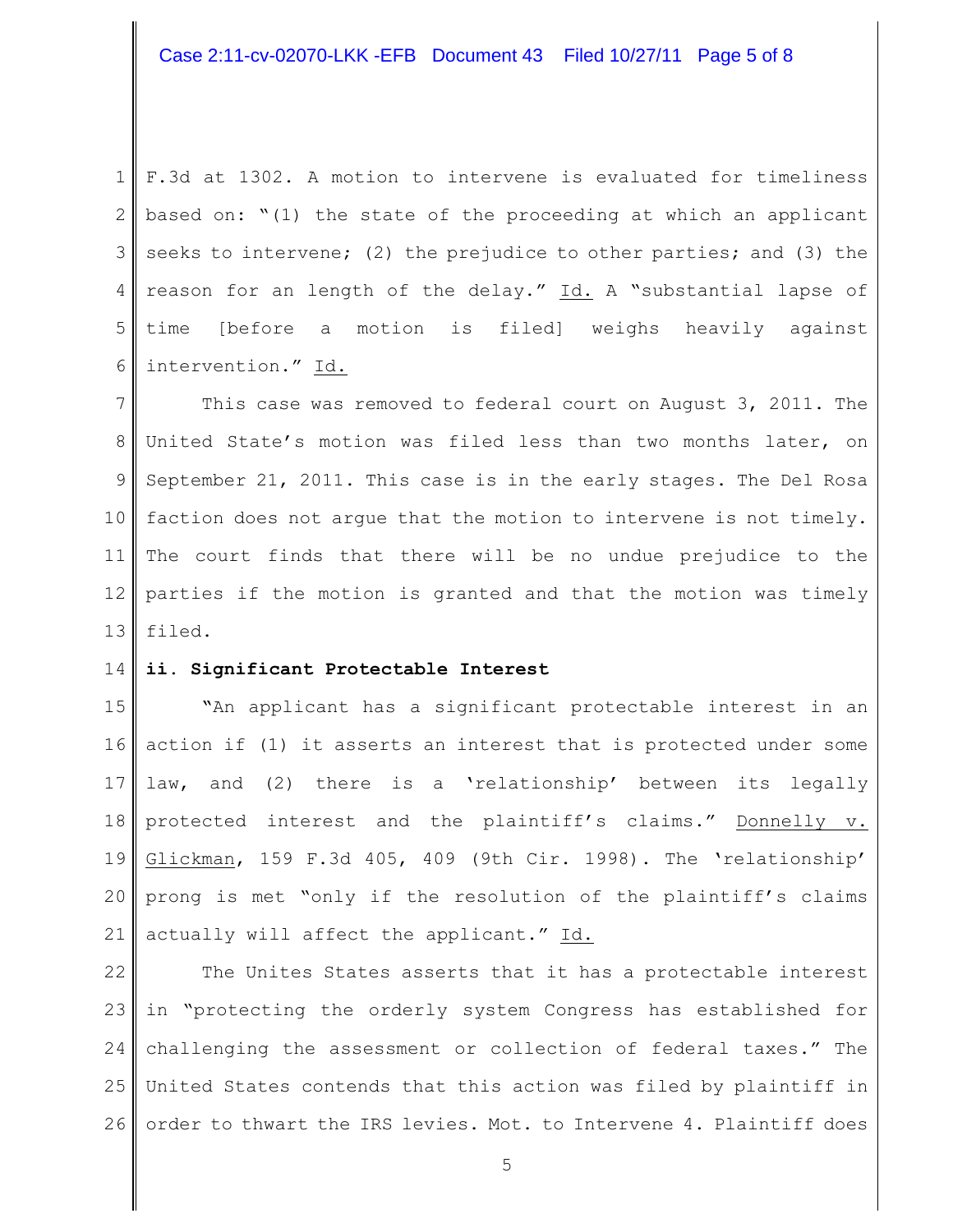### Case 2:11-cv-02070-LKK -EFB Document 43 Filed 10/27/11 Page 6 of 8

1 2 3 4 5 6 7 8 9 10 11 12 13 14 15 16 17 not dispute that the U.S. has an interest protected under law in the right to collect taxes, but disputes that there is a relationship between that interest, and plaintiff's claims because the U.S. has not identified the source of the tax liability. Pl.'s Opp'n 2. This argument by plaintiff, however, is not on point. The protectable interest the United States is asserting is an interest in preserving the system that Congress has set up for collecting taxes, not in the collection of the particular taxes allegedly due in this case. As defendants point out, that system, articulated in the Anti-Injunction Act, requires taxpayers to pay first and litigate later: "the Court has interpreted the principal purpose of this language [of the Anti-Injunction Act" to be the protection of the Government's need to assess and collect taxes as expeditiously as possible with a minimum of pre-enforcement judicial interference, and to require that the legal right to the disputed sums be determined in a suit for refund." Bob Jones Univ. v. Simon, 416 U.S. 725, 736 (U.S. 1974).

18 19 20 21 Without holding that the Anti-Injunction Act bars this suit, the court concludes that there is a relationship between plaintiff's claims and a significant protectable interest of the United States.

22 23 produced evidence showing the source of the tax liability at issue 24 25 26 Additionally, the court notes that the United States has in order to directly refute plaintiff's only argument that a relationship between plaintiff's claim and proposed intervenor's interest has not been shown. See e.g., Decl. Hankla in Supp. of

6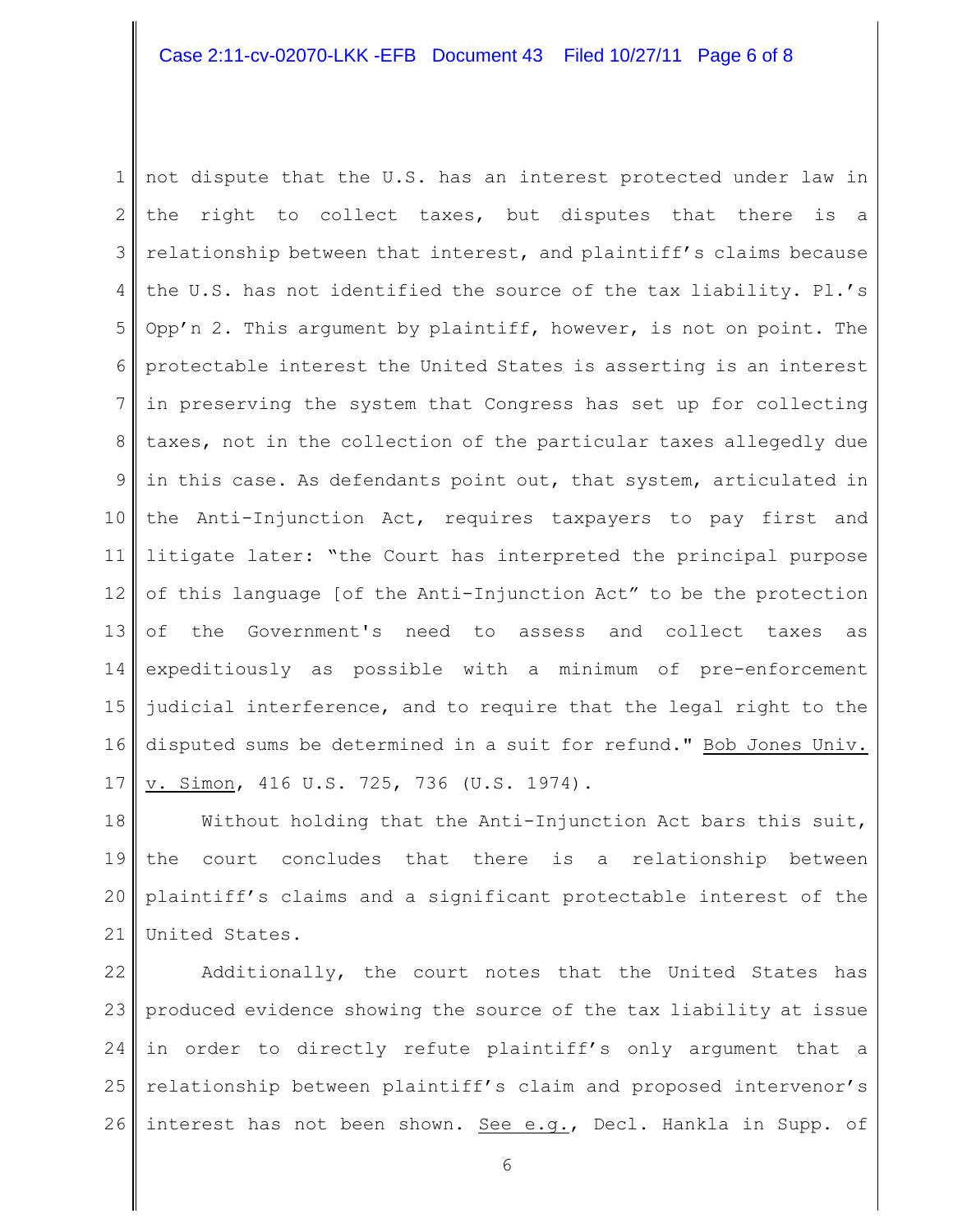1 [Proposed] Mot. to Dismiss, ECF No. 29-4.

#### 2 **iii. The movant's ability to protect its interest**

3 4 5 6 7 8 9 10 11 12 13 14 Even where an applicant shows a significant protectable interest, "the applicant must be so situated that the disposition of the action may, as a practical matter, impair or impede the applicant's ability to protect its interest." League of United Latin Am. Citizens, 131 at 1302. This element is closely related to the previous one discussed. Here, the United States asserts that it "needs to intervene in order to be able to directly oppose the Del Rosa Faction's attempt to short-circuit the 'pay first, litigate later' rule applicable to all tax-payers." The court agrees. If the court were to grant plaintiff's request for injunctive or declaratory relief, the United States would be unable to pursue the tax levies.

### 15 16 **iv. Whether the United State's interests are adequately represented by the parties before the court**

17 18 19 20 21 22 23 the court will adequately represent the United State's interest. 24 25 26 "[T]he burden of showing inadequacy is 'minimal,' and the applicant need only show that representation of its interests by existing parties 'may be' inadequate." Southwest Ctr. for Biological Diversity v. Berg, 268 F.3d 810, 823 (9th Cir. 2001) (citing Trbovich v. United Mine Workers, 404 U.S. 528, 538 n. 10 (1972). Plaintiff does not argue that any party currently before The United States asserts that no party will ensure that all issues are properly addressed. The court finds that the United States has met its minimal burden.